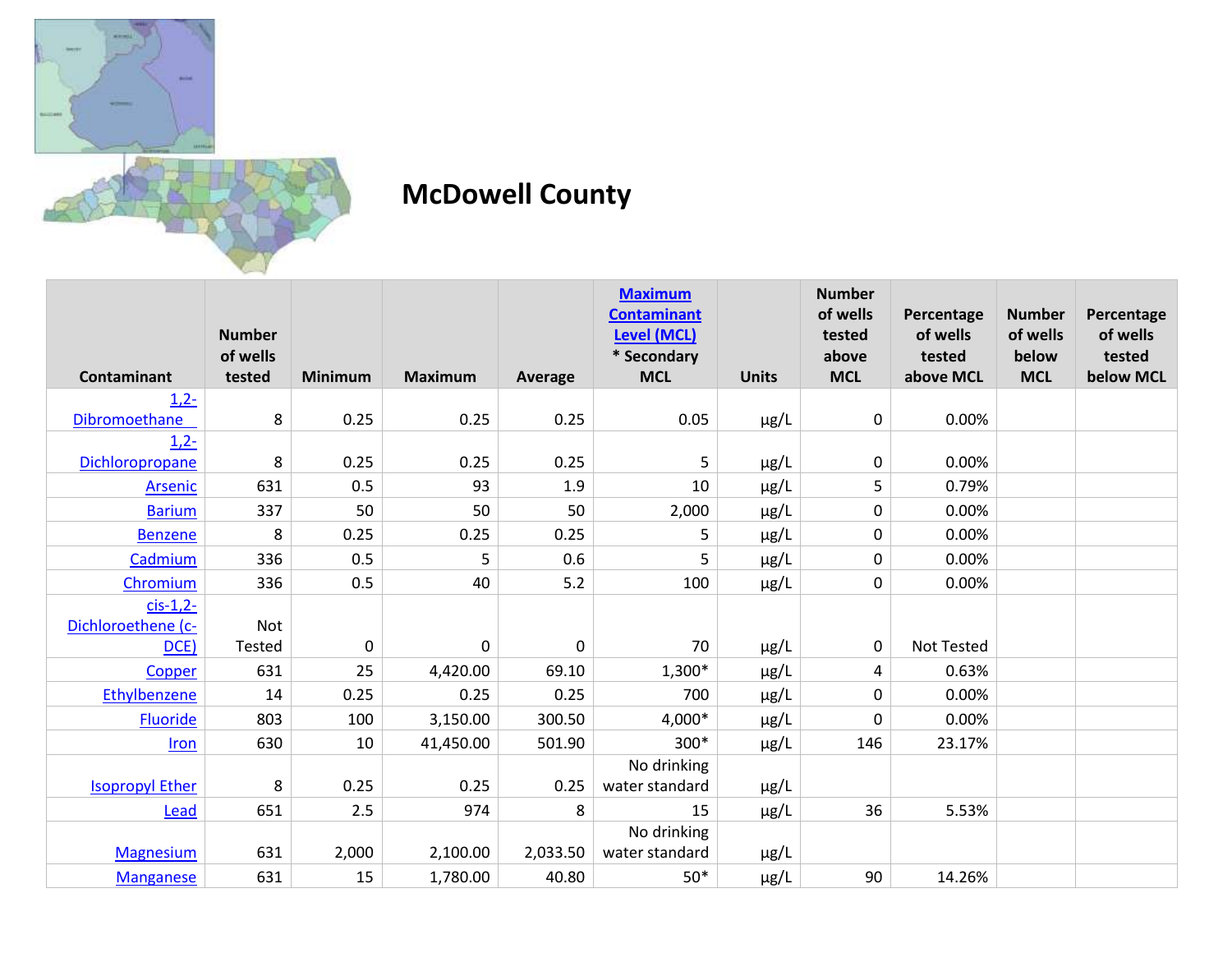|                        | <b>Number</b>      |                  |                |             | <b>Maximum</b><br><b>Contaminant</b><br><b>Level (MCL)</b> |              | <b>Number</b><br>of wells<br>tested | Percentage<br>of wells | <b>Number</b><br>of wells | Percentage<br>of wells |
|------------------------|--------------------|------------------|----------------|-------------|------------------------------------------------------------|--------------|-------------------------------------|------------------------|---------------------------|------------------------|
| <b>Contaminant</b>     | of wells<br>tested | <b>Minimum</b>   | <b>Maximum</b> | Average     | * Secondary<br><b>MCL</b>                                  | <b>Units</b> | above<br><b>MCL</b>                 | tested<br>above MCL    | below<br><b>MCL</b>       | tested<br>below MCL    |
| <b>Mercury</b>         | 321                | 0.3              | 0.3            | 0.3         | 2                                                          | $\mu$ g/L    | 0                                   | 0.00%                  |                           |                        |
|                        |                    |                  |                |             | $20*$                                                      |              |                                     |                        |                           |                        |
|                        |                    |                  |                |             | (recommended                                               |              |                                     |                        |                           |                        |
| <b>Methyl tertiary</b> | Not                |                  |                |             | taste and odor                                             |              |                                     |                        |                           |                        |
| butyl ether (MTBE)     | Tested             | $\boldsymbol{0}$ | 0              | 0           | threshold)                                                 | $\mu$ g/L    | 0                                   | <b>Not Tested</b>      |                           |                        |
| <b>Nitrate</b>         | 406                | 500              | 8,410.00       | 663.80      | 10,000                                                     | $\mu$ g/L    | 0                                   | 0.00%                  |                           |                        |
| <b>Nitrite</b>         | 435                | 50               | 50             | 50          | 1,000                                                      | $\mu$ g/L    | 0                                   | 0.00%                  |                           |                        |
|                        |                    |                  |                |             |                                                            | standard     |                                     |                        |                           |                        |
| pH                     | 629                | 5.2              | 8.5            | 6.8504      | $6.5 - 8.5*$                                               | units        | 0                                   | 0.00%                  | 164                       | 26.07%                 |
| Selenium               | 335                | 2.5              | 40             | 2.8         | 50                                                         | $\mu$ g/L    | $\pmb{0}$                           | 0.00%                  |                           |                        |
| Silver                 | 337                | 25               | 25             | 25          | $100*$                                                     | $\mu$ g/L    | 0                                   | 0.00%                  |                           |                        |
|                        |                    |                  |                |             | No drinking                                                |              |                                     |                        |                           |                        |
| Sodium                 | 319                | 1,000            | 850,000.00     | 24,258.20   | water standard                                             | $\mu$ g/L    |                                     |                        |                           |                        |
| Tetrachloroethylene    | Not                |                  |                |             |                                                            |              |                                     |                        |                           |                        |
| (PCE)                  | <b>Tested</b>      | $\mathbf 0$      | $\pmb{0}$      | $\mathbf 0$ | 5                                                          | $\mu$ g/L    | 0                                   | <b>Not Tested</b>      |                           |                        |
|                        | Not                |                  |                |             |                                                            |              |                                     |                        |                           |                        |
| <b>Toluene</b>         | Tested             | 0.25             | 0.25           | 0.25        | 1,000                                                      | µg/L         | 0                                   | Not Tested             |                           |                        |
| $trans-1,2-$           |                    |                  |                |             |                                                            |              |                                     |                        |                           |                        |
| Dichloroethene (t-     | Not                |                  |                |             |                                                            |              |                                     |                        |                           |                        |
| DCE)                   | <b>Tested</b>      | 0                | $\pmb{0}$      | $\mathbf 0$ | 100                                                        | $\mu$ g/L    | 0                                   | Not Tested             |                           |                        |
| Trichloroethylene      | Not                |                  |                |             |                                                            |              |                                     |                        |                           |                        |
| (TCE)                  | Tested<br>Not      | $\mathbf 0$      | $\mathbf 0$    | $\mathbf 0$ | 5                                                          | µg/L         | 0                                   | Not Tested             |                           |                        |
| <b>Vinyl chloride</b>  | Tested             | $\mathbf 0$      | $\mathbf 0$    | $\mathbf 0$ | $\overline{2}$                                             | $\mu$ g/L    | 0                                   | Not Tested             |                           |                        |
| <b>Xylenes (Total)</b> | 8                  | 0.25             | 0.25           | 0.25        | 10,000                                                     |              | 0                                   | 0.00%                  |                           |                        |
|                        |                    |                  |                |             |                                                            | $\mu$ g/L    |                                     |                        |                           |                        |
| <b>Zinc</b>            | 630                | 25               | 24,370.00      | 227.30      | $5,000*$                                                   | $\mu$ g/L    | 6                                   | 0.95%                  |                           |                        |

\* **Secondary MCL**: Secondary contaminants may cause cosmetic effects (such as skin or tooth discoloration) or aesthetic effects (such as taste, odor, or color) in drinking water.<sup>8</sup>The **Secondary Maximum Contaminant Level (SMCL)** is a non-enforceable standard for secondary contaminants in drinking water. SMCLs may be based upon a contaminant's likelihood to cause changes to the taste, odor, or color of drinking water, or, may be based on the likelihood of the contaminant to cause technical changes such as damage to water fixtures or an increased availability of other contaminants in drinking water.<sup>8</sup>